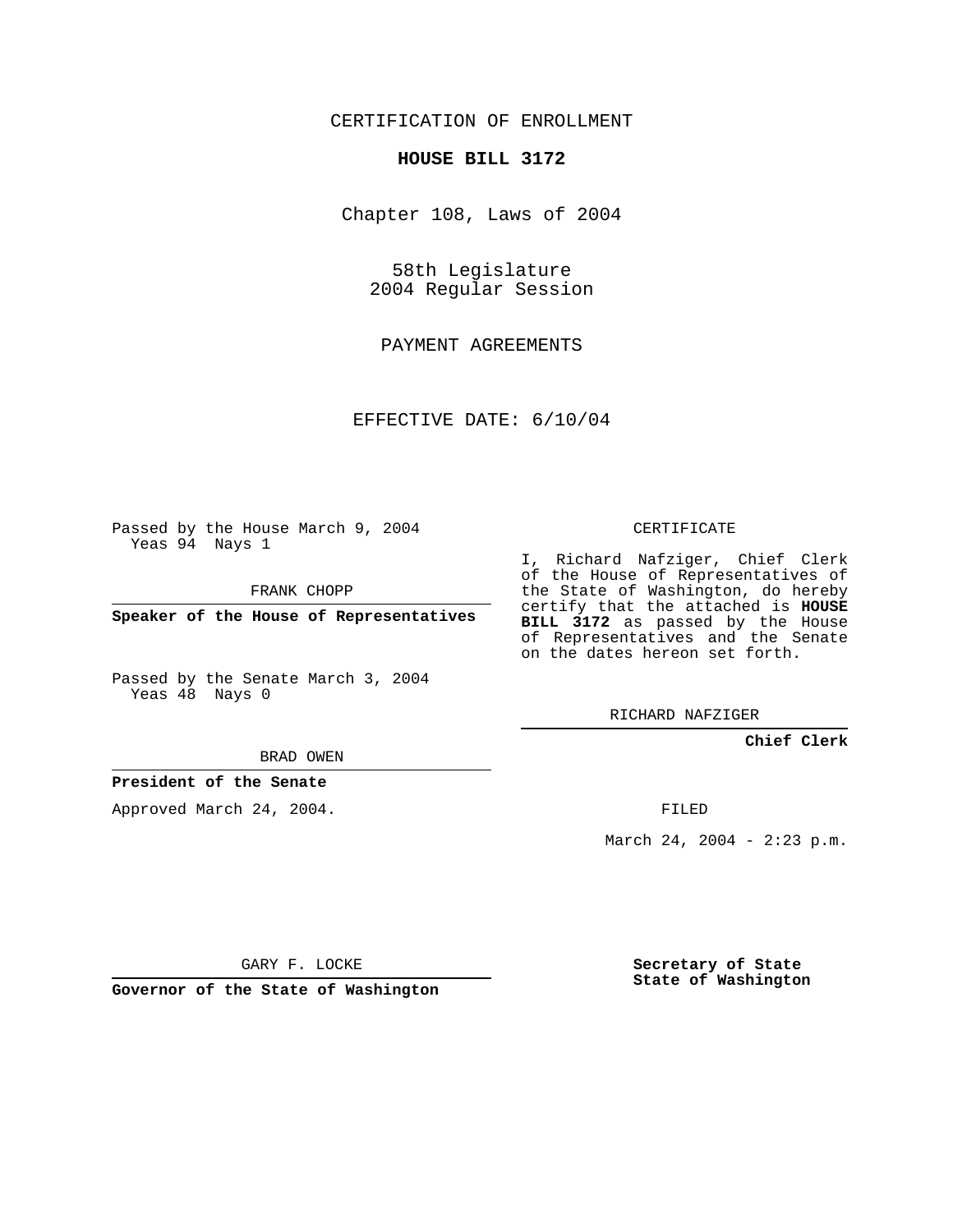## **HOUSE BILL 3172** \_\_\_\_\_\_\_\_\_\_\_\_\_\_\_\_\_\_\_\_\_\_\_\_\_\_\_\_\_\_\_\_\_\_\_\_\_\_\_\_\_\_\_\_\_

\_\_\_\_\_\_\_\_\_\_\_\_\_\_\_\_\_\_\_\_\_\_\_\_\_\_\_\_\_\_\_\_\_\_\_\_\_\_\_\_\_\_\_\_\_

## AS AMENDED BY THE SENATE

Passed Legislature - 2004 Regular Session

|  | State of Washington | 58th Legislature                               |  |  |                                                                      | 2004 Regular Session |  |
|--|---------------------|------------------------------------------------|--|--|----------------------------------------------------------------------|----------------------|--|
|  |                     | By Representatives Dunshee, Sommers and Sehlin |  |  |                                                                      |                      |  |
|  |                     |                                                |  |  | Read first time 02/03/2004. Referred to Committee on Capital Budget. |                      |  |

 1 AN ACT Relating to payment agreements; amending RCW 39.96.010 and 2 39.96.020; and repealing RCW 39.96.070.

3 BE IT ENACTED BY THE LEGISLATURE OF THE STATE OF WASHINGTON:

 4 **Sec. 1.** RCW 39.96.010 and 2000 c 184 s 1 are each amended to read 5 as follows:

 The legislature finds and declares that the issuance by state and local governments of bonds and other obligations involves exposure to changes in interest rates; that a number of financial instruments are available to lower the net cost of these borrowings, or to reduce the exposure of state and local governments to changes in interest rates; that these reduced costs for state and local governments will benefit taxpayers and ratepayers; and that the legislature desires to provide state and local governments with express statutory authority to take advantage of these instruments. In recognition of the complexity of these financial instruments, the legislature desires that this 16 authority be subject to certain limitations( $(-$  and be granted for a 17 period of twelve years)).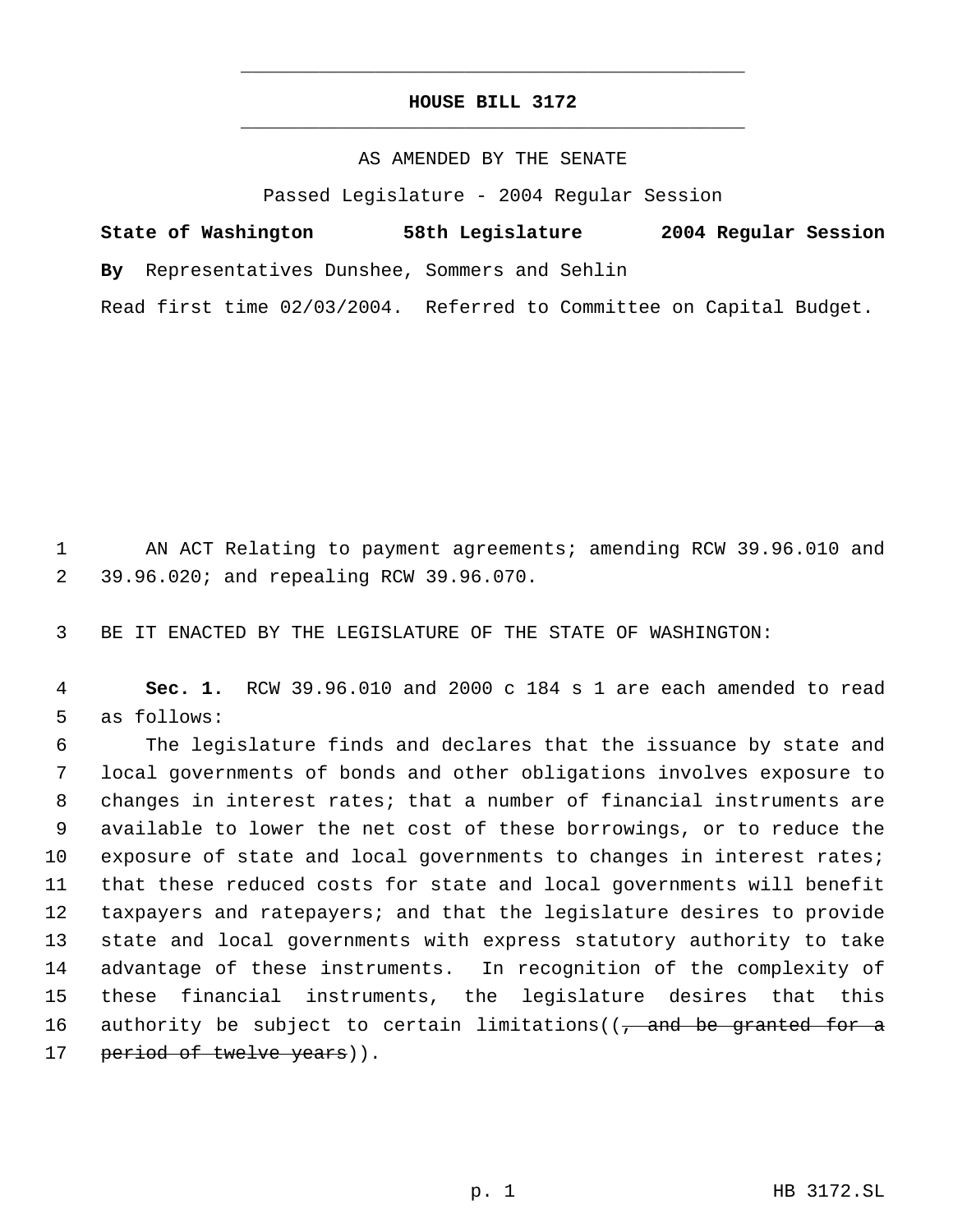**Sec. 2.** RCW 39.96.020 and 2003 c 47 s 1 are each amended to read as follows:

 The definitions in this section apply throughout this chapter unless the context clearly requires otherwise.

 (1) "Financial advisor" means a financial services or financial advisory firm:

 (a) With recognized knowledge and experience in connection with the 8 negotiation and execution of payment agreements;

 (b) That is acting solely as financial advisor to the governmental entity in connection with the execution of the payment agreement and the issuance or incurring of any related obligations, and not as a principal, placement agent, purchaser, underwriter, or other similar party, and that does not control, nor is it controlled by or under 14 common control with, any such party;

 (c) That is compensated for its services in connection with the execution of payment agreements, either directly or indirectly, solely 17 by the governmental entity; and

 (d) Whose compensation is not based on a percentage of the notional amount of the payment agreement or of the principal amount of any related obligations.

 (2) "Governmental entity" means state government or local government.

23 (3) "Local government" means any city, county, city transportation 24 authority, regional transit authority established under chapter 81.112 RCW, port district, public hospital district, or public utility district, or any joint operating agency formed under RCW 43.52.360, that has or will have outstanding obligations in an aggregate principal amount of at least one hundred million dollars as of the date a payment agreement is executed or is scheduled by its terms to commence or had at least one hundred million dollars in gross revenues during the preceding calendar year.

 (4) "Obligations" means bonds, notes, bond anticipation notes, commercial paper, or other obligations for borrowed money, or lease, installment purchase, or other similar financing agreements or certificates of participation in such agreements.

 (5) "Payment agreement" means a written agreement which provides for an exchange of payments based on interest rates, or for ceilings or